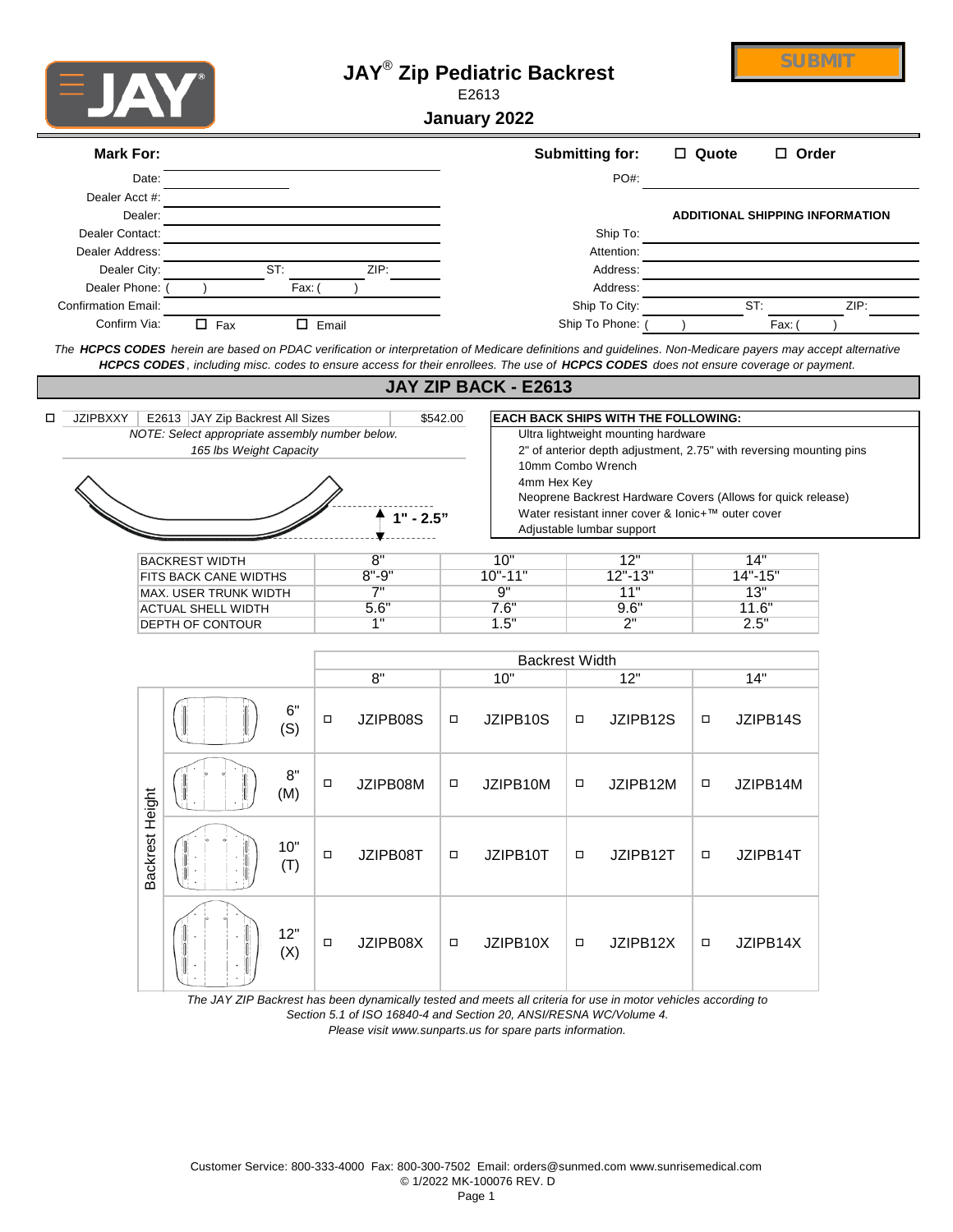| <b>JAY ZIP BACK ACCESSORIES</b>                                                                                               |  |                              |  |                                       |  |         |                               |          |
|-------------------------------------------------------------------------------------------------------------------------------|--|------------------------------|--|---------------------------------------|--|---------|-------------------------------|----------|
| JAY ZIP Back accessories are optional. All accessories will be factory mounted as much as possible to ensure proper shipping. |  |                              |  |                                       |  |         |                               |          |
| <b>LATERAL SUPPORTS</b>                                                                                                       |  |                              |  |                                       |  |         |                               |          |
| Use this section for lateral supports.                                                                                        |  |                              |  |                                       |  |         |                               |          |
|                                                                                                                               |  |                              |  | <b>FIXED LATERAL THORACIC SUPPORT</b> |  |         |                               |          |
|                                                                                                                               |  |                              |  | Includes fixed mounting hardware.     |  |         |                               |          |
| JZFX34F                                                                                                                       |  | E0956 LAT ZIP FIXED 3X4 FLAT |  | \$268.00                              |  | JZFX34C | E0956 LAT ZIP FIXED 3X4 CURVE | \$279.00 |
| JZFX45F                                                                                                                       |  | E0956 LAT ZIP FIXED 4X5 FLAT |  | \$268.00                              |  | JZFX45C | E0956 LAT ZIP FIXED 4X5 CURVE | \$279.00 |
|                                                                                                                               |  |                              |  |                                       |  |         |                               |          |

### **SWING-AWAY LATERAL THORACIC SUPPORT**

|    | Includes swing-away mounting hardware and all laterals are sold in pairs. |       |                                   |          |    |                  |       |                                |          |
|----|---------------------------------------------------------------------------|-------|-----------------------------------|----------|----|------------------|-------|--------------------------------|----------|
|    | $\Box$ JZSA34F                                                            |       | LAT 3X4 FLAT W/ S/A MOUNT         | \$831.00 | п. | <b>JZSA34CO</b>  |       | LAT 3X4 CRV 1" OFF W/ S/A MNT  | \$842.00 |
|    | JZ34F                                                                     | E0956 | LAT ZIP 3X4 FLAT                  | \$268.00 |    | JZ34CO           | E0956 | LAT 3X4 CURVE W/ 1" OFFSET     | \$279.00 |
|    | <b>JZSAMNT</b>                                                            | E1028 | LATERAL SWING AWAY MOUNT          | \$563.00 |    | <b>JZSAMNT</b>   | E1028 | LATERAL SWING AWAY MOUNT       | \$563.00 |
| n. | JZSA45F                                                                   |       | LAT 4X5 FLAT W/ S/A MOUNT         | \$831.00 | n. | JZSA45CO         |       | LAT 4X5 CRV 1" OFF W/ S/A MNT  | \$842.00 |
|    | JZ45F                                                                     | E0956 | LAT ZIP 4X5 FLAT                  | \$268.00 |    | JZ45CO           | E0956 | LAT 4X5 CURVE W/ 1IN OFFSET    | \$279.00 |
|    | <b>JZSAMNT</b>                                                            | E1028 | LATERAL SWING AWAY MOUNT          | \$563.00 |    | <b>JZSAMNT</b>   | E1028 | LATERAL SWING AWAY MOUNT       | \$563.00 |
|    | $\Box$ JZSA34C                                                            |       | LAT 3X4 CURVE W/ S/A MOUNT        | \$842.00 | n. | <b>JZSA34FOA</b> |       | LAT 3X4 FLAT ADJ 1" OFF W/ S/A | \$837.00 |
|    | JZ34C                                                                     | E0956 | LAT ZIP 3X4 CURVE                 | \$279.00 |    | JZ34FOA          | E0956 | LAT 3X4 FLAT W/ ADJ 1" OFFSET  | \$274.00 |
|    | <b>JZSAMNT</b>                                                            | E1028 | LATERAL SWING AWAY MOUNT          | \$563.00 |    | <b>JZSAMNT</b>   | E1028 | LATERAL SWING AWAY MOUNT       | \$563.00 |
|    | $\Box$ JZSA45C                                                            |       | <b>LAT 4X5 CURVE W/ S/A MOUNT</b> | \$842.00 | n. | <b>JZSA45FOA</b> |       | LAT 4X5 FLAT ADJ 1" OFF W/ S/A | \$837.00 |
|    | JZ45C                                                                     | E0956 | LAT ZIP 4X5 CURVE                 | \$279.00 |    | JZ45FOA          | E0956 | LAT 4X5 FLAT W/ ADJ 1" OFFSET  | \$274.00 |
|    | JZSAMNT                                                                   | E1028 | ILATERAL SWING AWAY MOUNT         | \$563.00 |    | <b>JZSAMNT</b>   | E1028 | LATERAL SWING AWAY MOUNT       | \$563.00 |
|    | $\Box$ JZSA34FO                                                           |       | LAT 3X4 FLT 1" OFF W/ S/A MNT     | \$831.00 | п. | <b>JZSA34COA</b> |       | LAT 3X4 CRV ADJ 1" OFF W/ S/A  | \$847.00 |
|    | JZ34FO                                                                    | E0956 | LAT ZIP 3X4 FLAT W/ 1" OFFSET     | \$268.00 |    | JZ34COA          | E0956 | LAT 3X4 CRV W/ ADJ 1" OFFSET   | \$284.00 |
|    | <b>JZSAMNT</b>                                                            | E1028 | LATERAL SWING AWAY MOUNT          | \$563.00 |    | JZSAMNT          | E1028 | LATERAL SWING AWAY MOUNT       | \$563.00 |
|    | $\Box$ JZSA45FO                                                           |       | LAT 4X5 FLT 1" OFF W/ S/A MNT     | \$831.00 | n. | <b>JZSA45COA</b> |       | LAT 4X5 CRV ADJ 1" OFF W/ S/A  | \$847.00 |
|    | JZ45FO                                                                    | E0956 | LAT ZIP 4X5 FLAT W/ 1" OFFSET     | \$268.00 |    | JZ45COA          | E0956 | LAT 4X5 CRV W/ ADJ 1" OFFSET   | \$284.00 |
|    | JZSAMNT                                                                   | E1028 | LATERAL SWING AWAY MOUNT          | \$563.00 |    | JZSAMNT          | E1028 | LATERAL SWING AWAY MOUNT       | \$563.00 |
|    |                                                                           |       |                                   |          |    |                  |       |                                |          |

# **LATERAL MEASURING GUIDE (Fixed and Swing Away)**



|            |                                                                |               | <b>Back Width</b> |               |               |               |  |  |  |
|------------|----------------------------------------------------------------|---------------|-------------------|---------------|---------------|---------------|--|--|--|
| <b>DIM</b> | <b>Description</b>                                             | 8" Wide       | 10" Wide          | 12" Wide      | 14" Wide      |               |  |  |  |
| A          | <b>Lateral Adjustment Range</b><br>(Min Spacing - Max Spacing) |               | $3.8" - 4.8"$     | $5.1" - 6.1"$ | $6.8" - 7.8"$ | $8.4" - 9.4"$ |  |  |  |
| в          | <b>Lateral Height Range</b>                                    | 6" Tall Back  | Not Available     |               |               |               |  |  |  |
|            | (Measured from bottom                                          | 8" Tall Back  | 7"                |               |               |               |  |  |  |
|            | edge of shell to top of                                        | 10" Tall Back | 9"                |               |               |               |  |  |  |
|            | lateral)<br>12" Tall Back                                      |               | 10"               |               |               |               |  |  |  |

### **HEADRESTS**

|   | <b>JZHED6</b>    |       | Headrest w/ Pad - 6" Plush     | \$346.00 |
|---|------------------|-------|--------------------------------|----------|
|   | JPLSH06          | E0955 | Pad - 6" Plush                 | \$173.00 |
|   | JZIPBHH          | E1028 | Onyx post w/ Axys Hardware     | \$173.00 |
|   | JZHED8           |       | Headrest w/ Pad - 8" Plush     | \$346.00 |
|   | JPLSH08          | E0955 | Pad - 8" Plush                 | \$173.00 |
|   | <b>JZIPBHH</b>   | E1028 | Onyx post w/ Axys Hardware     | \$173.00 |
| п | <b>JZHEDCINF</b> |       | Headrest w/ Pad - 6" Contoured | \$327.00 |
|   | JCNTR06          | E0955 | Pad - 6" Contoured Cradle      | \$154.00 |
|   | JZIPBHH          | E1028 | Onyx post w/ Axys Hardware     | \$173.00 |
|   | <b>JZHEDCS</b>   |       | Headrest w/ Pad - 8" Contoured | \$327.00 |
|   | JCNTR08          | E0955 | Pad - 8" Contoured Cradle      | \$154.00 |
|   | <b>JZIPBHH</b>   | E1028 | Onyx post w/ Axys Hardware     | \$173.00 |
|   |                  |       |                                |          |



| <b>VANITY FLAP</b>                                                        |  |                        |         |  |             |  |                       |         |
|---------------------------------------------------------------------------|--|------------------------|---------|--|-------------|--|-----------------------|---------|
| Vanity flaps are NOT INCLUDED as a standard option with the JAY ZIP Back. |  |                        |         |  |             |  |                       |         |
| VF08                                                                      |  | K0108 $ 8"$ to 9" Wide | \$48.00 |  | <b>VF12</b> |  | K0108 12" to 13" Wide | \$48.00 |
| VF10                                                                      |  | K0108 10" to 11" Wide  | \$48.00 |  | <b>VF14</b> |  | K0108 14" to 15" Wide | \$48.00 |